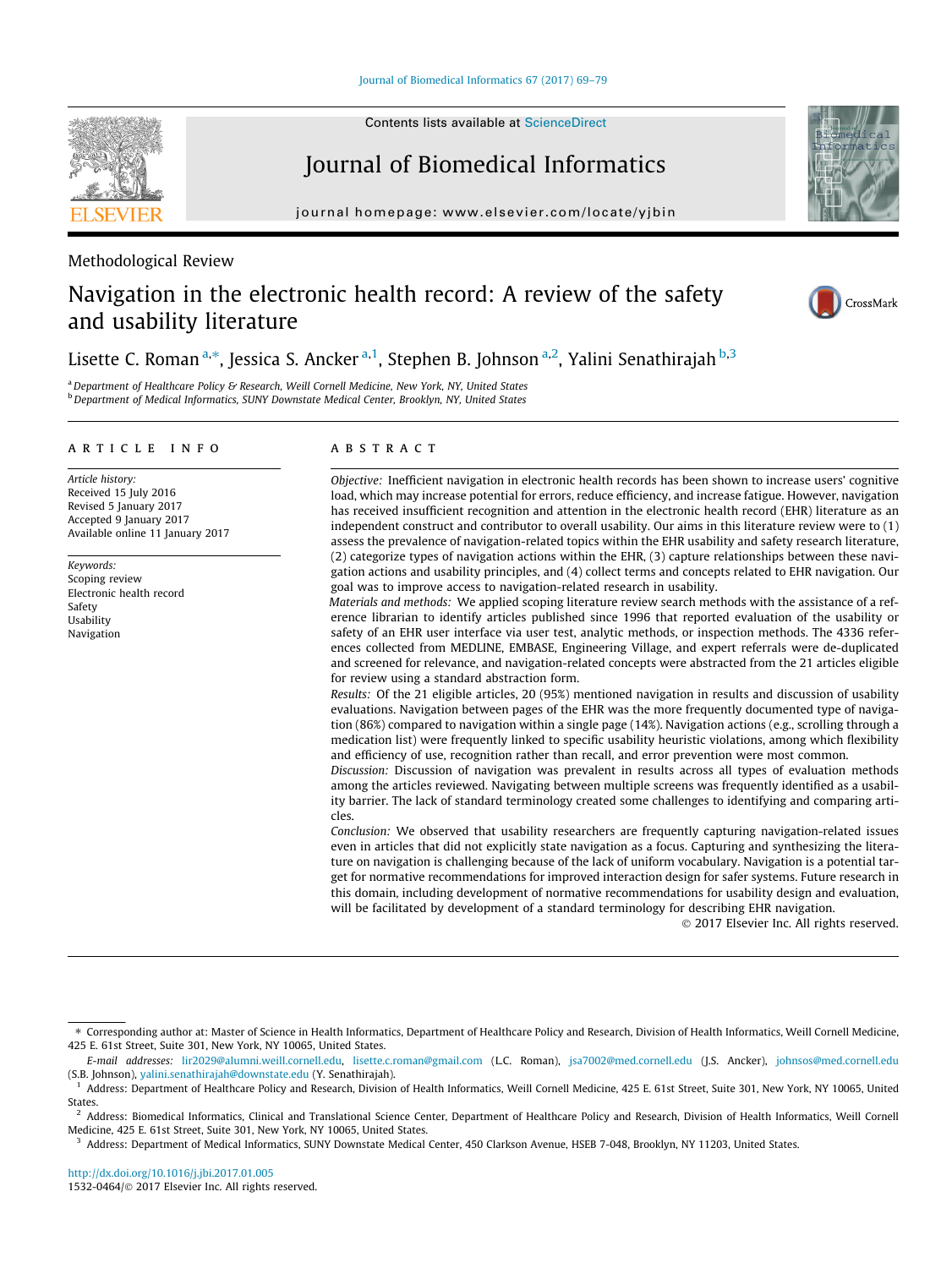#### Contents

| 2.               |      |  |
|------------------|------|--|
| 3.               |      |  |
|                  | 3.1. |  |
|                  | 3.2  |  |
|                  | 3.3. |  |
| $\overline{4}$ . |      |  |
|                  | 4.1  |  |
|                  | 4.2. |  |
| 5 <sub>1</sub>   |      |  |
|                  | 5.1  |  |
|                  | 5.2. |  |
| 6.               |      |  |
| 7.               |      |  |
|                  |      |  |
|                  |      |  |
|                  |      |  |
|                  |      |  |
|                  |      |  |
|                  |      |  |
|                  |      |  |
|                  |      |  |

#### 1. Introduction

Use of electronic health records (EHRs) in the United States has increased since 2009 due to federal investment in the adoption and use of these systems  $[5]$ . Since the initial spike  $[6]$  in adoption, the clinician community has viewed EHRs as an improvement over paper systems but has expressed frustration with the level of usability of available systems  $[7]$ . Ellsworth and colleagues  $[8]$ described an increase in research of EHR usability coinciding with the national spike in adoption: the number of usability articles increased from 10 between 2001 and 2005 to 63 between 2011 and 2015. This increase in research publications suggests that the prevalence of EHRs in patient care has brought usability issues of these systems to the fore.

The human-computer interaction literature defines usability as the degree of effectiveness, efficiency, and satisfaction with which users of a system can realize their intended task [\[9\].](#page-10-0) The Institute of Medicine has recognized health information technology systems of poor usability as one of the major barriers to providing safe and efficient care for patients [\[3\].](#page-10-0) Research has highlighted a lack of adherence to user-centered design practices by commercial EHR vendors [\[10\].](#page-10-0) Government and industry have formally recognized this challenge by publishing criteria for EHR certification [\[11\]](#page-10-0) and standard guidelines for the conduct of usability evaluations [\[12\]](#page-10-0). These efforts collectively suggest an increasingly shared view of the importance of research activity to identify desiderata for usable EHR systems.

Unfortunately, the EHR usability literature has suffered from poor reproducibility of evaluations due to variation in methodology and lack of standard reporting  $[8]$ . Publications tend to be descriptive or qualitative in nature  $[13]$ . We argue that another limitation of the EHR usability literature is that an important construct, navigation, has not received sufficient recognition or attention despite the established body of literature on navigation and errors in user-interface-based applications in the general humancomputer interaction literature [\[14,15\]](#page-10-0). This study attempts to place navigation of an EHR in the general context of EHR usability. To that end, here we define EHR-based navigation as desktopbased interaction with user interface presentation and controls that allows users to locate and access needed information [\[16\].](#page-10-0)

Navigation is a particularly important contributor to the usability of an EHR because information in an individual patient record tends to be scattered across multiple screens and sections [\[1\],](#page-10-0) forcing the clinician-user to navigate repeatedly through the digital space to create an adequate mental model of the patient's condition. This experience of viewing information 'through' a graphical user interface is analogous to attempting to view the contents of an entire room through a keyhole in a door to that room; this analogy is known as the keyhole effect by the artificial intelligence field [\[4\]](#page-10-0). The clinician-user is limited to viewing one screen at a time, increasing the challenge of piecing information together. The Institute of Medicine has termed this phenomenon 'display fragmentation' [\[3\]](#page-10-0). Inefficient navigation in EHRs requires the clinician-user to store in working memory the information displayed on previous screens. When this cognitive load is too great, the clinician-user can forget the previously viewed information and could need to view the same screen a second time [\[17\]](#page-10-0). This navigation can reduce efficiency [\[17\],](#page-10-0) increase cognitive load [\[18\]](#page-10-0) by forcing the clinician to store information in working memory, and may lead to the possibility of medical errors [\[2,19\]](#page-10-0).

EHR search functions (when available at all) can search only certain components of the record, forcing clinician-users to rely upon the system's navigation affordances to open attached PDFs, lab reports, images, and other non-searchable information [\[20\].](#page-10-0) Improved search functions for EHRs can reduce the need for user interface-driven navigation. Until that improvement is realized, usability engineering focused on user interface design can address immediate challenges to more efficient user interface-driven navigation.

We propose that a comprehensive construct of navigation for EHRs would capture navigation by the clinician-user between and within pages of the EHR user interface.

- 1. Between-page: Navigation action to display new information by moving to a new page in the electronic health record.
- 2. Within-page: Navigation action to display new information by moving within the current page in the electronic health record.

Despite this acknowledgment of the consequences of poor design for user interface navigation, it is unclear whether published EHR usability evaluations use a consistent terminology to describe navigation. Without a standard way to discuss the construct of navigation it is difficult to build on existing knowledge of the construct or to compare navigation from one system to the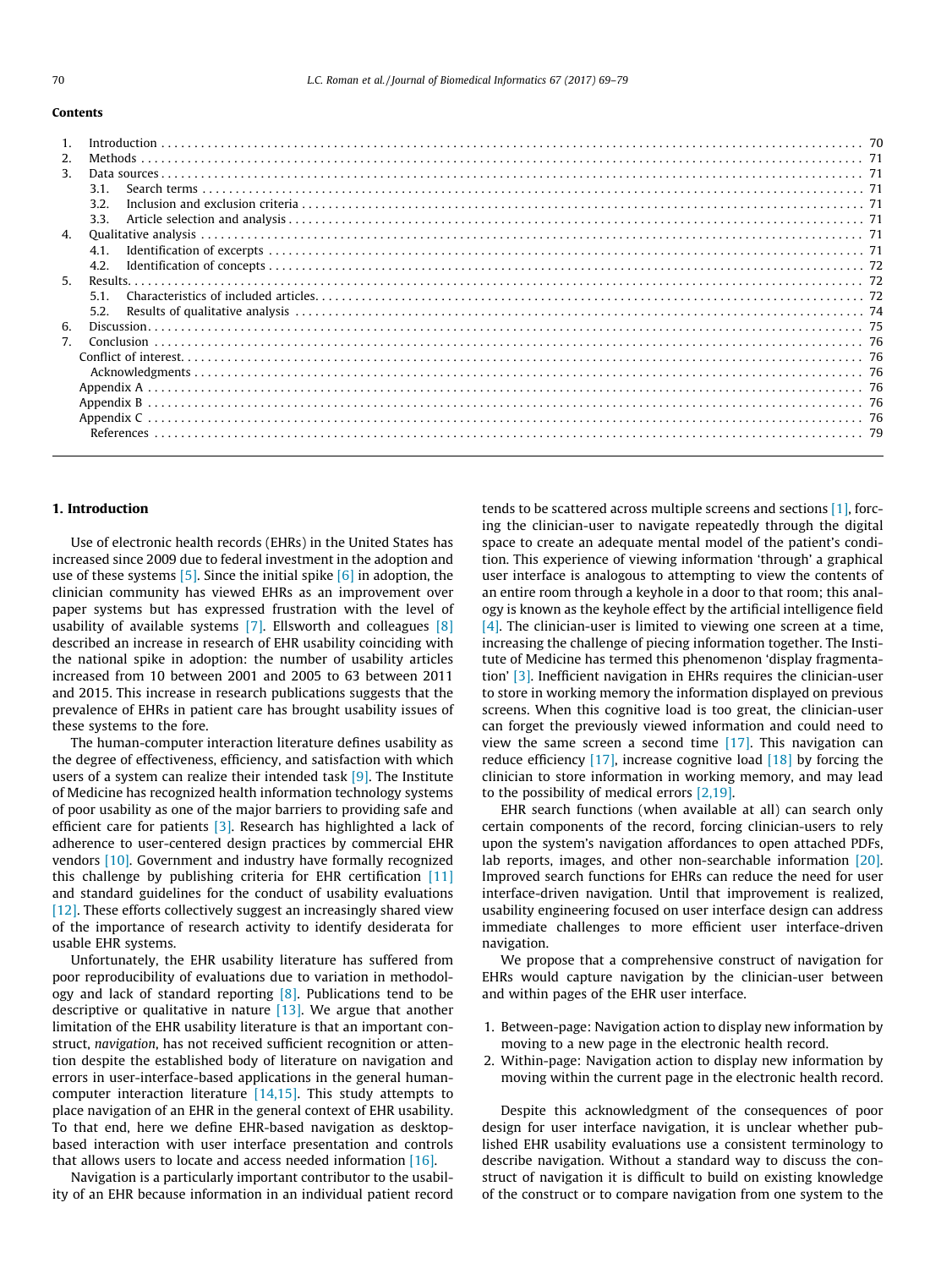next. This study will address this gap by determining how navigation is discussed in the current EHR usability literature. Our goal in the current study is to apply scoping review methodology to the existing EHR usability literature to (1) assess the prevalence of navigation-related topics within the EHR usability and safety research literature, (2) categorize types of navigation actions within the EHR, (3) capture relationships between these navigation actions and usability principles, and (4) collect terms and concepts related to EHR navigation. Our ultimate goal is to improve access to navigation-related research in usability.

# 2. Methods

We conducted a scoping review to identify usability evaluations of EHRs and abstracted concepts related to navigation from the eligible articles. We conducted this literature review following the Preferred Reporting Items for Scoping reviews and Meta-Analysis statement. Our review was limited to articles published between 1996 and 2016 as in [\[21\]](#page-10-0) to evaluate the prevalence of discussion of navigability in EHRs over time as EHR adoption increased in the United States and attention to usability issues increased. However, the literature was not limited to publications from the United States.

#### 3. Data sources

A search of electronic databases was conducted in February– March 2016 using MEDLINE, EMBASE, and Engineering Village. This database search was supplemented with expert opinion contributions.

## 3.1. Search terms

The literature search terms included keywords in two categories: (1) electronic health records and (2) usability and safety evaluations. A medical school library research specialist was consulted to refine the electronic database queries. A combination of keywords was used to assure a comprehensive document search ([Tables A.1–A.3\)](#page-7-0). The Medical Subject Heading (MeSH) search term Computerized Medical Records Systems was used instead of the MeSH search term Electronic Health Records as advised by the library research specialist because the Electronic Health Records search term was implemented in 2010. Additionally, a gold standard patient safety search string [\[22\]](#page-10-0) was used in the MEDLINE and EMBASE searches. The model with the highest precision of this validated patient safety search strategy was used ([Tables A.1 and](#page-7-0) [A.2\)](#page-7-0). The Engineering Village literature search followed the Engineering Village Searching Best Practices for the database's Expert Search function.

#### 3.2. Inclusion and exclusion criteria

Articles had to include evaluation of the usability or safety of an EHR user interface via user test, analytical methods, or inspection methods [\[23\].](#page-10-0) As such, evaluations limited to subjective report of the user experience, such as user-completed questionnaires, were not included. Evaluations including but not limited to subjective reports were included. We defined evaluation as an analysis of the EHR that described the user interface design, organization, or features. Furthermore, we required the scope of the EHR under evaluation to be the EHR broadly (i.e., not a single page or module) to capture navigation within and across EHR pages. We defined EHRs as comprehensive medical information systems that contain data related to medical and treatment history for patients. This definition was chosen to be inclusive of international articles that do not follow, for example, the United States' Office of the National Coordinator of Health Information Technology definition of a certified electronic health record [\[11\]](#page-10-0). As such, we opened our search to include 'medical record systems, computerized' in MEDLINE and EMBASE and 'medical information systems' in Engineering Village. We defined user interface as the graphical user interface. Only English-language articles were included in this review.

Articles that failed to meet the inclusion criteria included topics such as fragmentation of care in the healthcare system, position papers describing the need to address usability in EHRs, evaluations of EHR usability methodologies, or articles limited to a description of the design or implementation of an EHR without a usability evaluation of the designed/implemented system.

#### 3.3. Article selection and analysis

A total of 4334 references were retrieved from our initial search of electronic databases, specifically MEDLINE (n = 732), EMBASE (n = 2623), and Engineering Village (n = 979). A request for expert suggestions yielded an additional 2 articles. Results of the screening process are noted in the flow diagram in [Fig. 1](#page-3-0).

Duplicate articles were removed ( $n = 298$ ) by EndNote detection followed by manual comparison by author for a total of 4036 unique references. Titles and abstracts from the final search strategy ( $N = 4036$ ) were reviewed for potential relevance by one of the authors (LR), a graduate student in health informatics. Titular review excluded 3901 articles and initial abstract review excluded 85. Reasons for exclusion are listed in [Fig. 1.](#page-3-0) Of note, 22 were excluded due to the scope of the EHR under evaluation being limited to the medication or other type of physician-order entry modules. Articles in question were retained for consensus abstract review. Abstracts of the 50 remaining articles were reviewed by two authors (LR, YS), and 31 articles were excluded ([Table B.1](#page-7-0)).

Two articles [\[17,24\]](#page-10-0) were added by expert opinion for a total of 21 articles. Expert opinion was provided by two internationally known experts in health information technology (health IT) safety and usability, and one expert in EHR interaction design and usability. In addition to Yalini Senathirajah, PhD (one of the authors of the current study), Elizabeth Borycki, PhD, and Andre Kushniruk, PhD provided suggestions. Dr. Senathirajah has conducted studies on EHR usability and interaction design for EHRs. Dr. Borycki is founding chair of the International Medical Informatics Association Working Group focusing on Health Informatics for Patient Safety, coined the term 'technology-induced error', and has authored many publications on health IT safety and design. Dr. Kushniruk is internationally known for conducting studies of health IT usability, safety and cognition in a variety of settings and systems.

The full text of each of the remaining 21 articles was then read by one health IT safety and usability expert (YS) and one health informatics graduate student (LR). These authors independently populated a matrix developed for descriptive article analysis ([Table C.1](#page-8-0)).

#### 4. Qualitative analysis

### 4.1. Identification of excerpts

Articles were reviewed in detail to identify navigation in an EHR. Excerpts were limited to the Results and Discussion section of articles and identified at the level of sentence fragment, sentence, or paragraph. Excerpts were selected by one author (LR) and reviewed by a second author (YS). Disagreements were identified and final decision for inclusion or exclusion was reached by consensus review to produce a codebook. Excerpts were then independently coded by the two authors (LR, YS). The authors again met to reach consensus on the line-by-line coding of excerpts,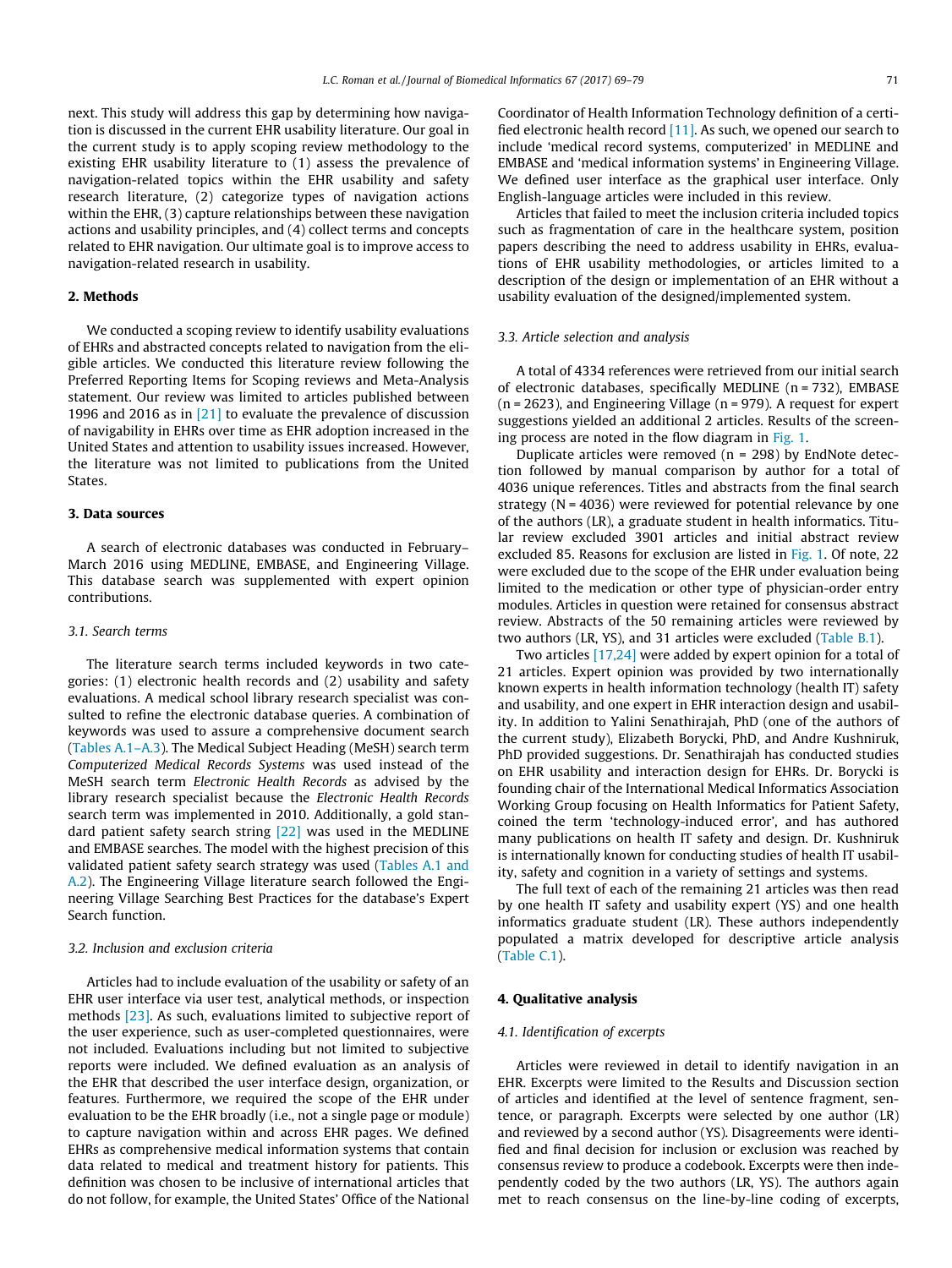<span id="page-3-0"></span>

Fig. 1. Article selection methodology.

#### Table 1

Evaluation methodology characteristics.

| Characteristic     | Value                      | N              | %  |
|--------------------|----------------------------|----------------|----|
| Methodology        | Task analysis              | 12             | 57 |
|                    | Heuristic evaluation       | 10             | 48 |
|                    | Think aloud protocol       | 6              | 29 |
|                    | Interview                  | 6              | 29 |
|                    | Survey                     | 5              | 24 |
|                    | Field observation          | 4              | 19 |
|                    | Cognitive walkthrough      | $\overline{2}$ | 10 |
|                    | KLM                        | $\overline{2}$ | 10 |
|                    | GOMS                       |                | 5  |
|                    | Semiotic inspection method |                | 5  |
| Evaluation setting | Laboratory                 | 15             | 71 |
|                    | Naturalistic               | 5              | 24 |
|                    | Both                       |                | 5  |

GOMS, goals, operators, methods, and selections; KLM, keystroke-level model. Heuristic walkthrough was counted in both Heuristics and cognitive walkthrough.

including the relationships between concepts. Literature excerpts were annotated using ATLAS.ti<sup>™</sup> software (ATLAS.ti 7, Scientific Software Development GmbH, Berlin, Germany).

### 4.2. Identification of concepts

We structured our process to identify concepts related to navigation and usability by consensus coding for navigation actions and usability heuristics [\[25\],](#page-10-0) respectively. Literature excerpts included both author statements and study participant comments.

# 5. Results

A total of 21 articles were analyzed. Articles were characterized by article and study characteristics and by evaluation methodology. Articles could be represented in multiple categories. For

| Table 2                                               |
|-------------------------------------------------------|
| Frequency of mention of navigation action by article. |

| Article                 | Navigation action |                |       |
|-------------------------|-------------------|----------------|-------|
|                         | Between pages     | Within pages   | Total |
| Ramsay 1997 [26]        | 2                 | $\Omega$       | 2     |
| Scandurra 2006 [27]     | 3                 | $\Omega$       | 3     |
| Edwards 2008 [28]       | 11                | $\Omega$       | 11    |
| Fairbanks 2008 [29]     | 6                 | 1              | 7     |
| Thyvalikakath 2008 [30] | 3                 | o              | 3     |
| Shachak 2009 [31]       | 7                 | 3              | 10    |
| Zheng 2009 [32]         | 6                 | 6              | 12    |
| Corrao 2010 [33]        | 5                 | $\Omega$       | 5     |
| Saitwal 2010 [34]       | 16                | $\overline{2}$ | 18    |
| Senathirajah 2010 [24]  | 10                | 1              | 11    |
| Staggers 2010 [35]      | 1                 | $\Omega$       | 1     |
| Ahmed 2011 [36]         | 4                 | 0              | 4     |
| Kukec 2011 [37]         | 6                 | 1              | 7     |
| Pereira 2012 [38]       | 3                 | $\Omega$       | 3     |
| Hoyt 2013 [39]          | $\Omega$          | $\Omega$       | 0     |
| March 2013 [40]         | $\overline{4}$    | 0              | 4     |
| Rogers 2013 [41]        | 6                 | $\overline{2}$ | 8     |
| Tancredi 2013 [42]      | 6                 | $\overline{2}$ | 8     |
| Walji 2013 [43]         | 2                 | 1              | 3     |
| Neri 2015 [44]          | 15                | $\Omega$       | 15    |
| Senathirajah 2016 [17]  | 5                 | $\Omega$       | 5     |
| Total                   | 121               | 19             | 140   |

example, a 'Survey' methodology category exists despite the exclusion criteria of subjective reports of the user experience due to the inclusion of articles that described more than one methodology during usability evaluation.

#### 5.1. Characteristics of included articles

Fifteen (71%) of the studies were conducted in the United States. More studies evaluated homegrown systems (48%) than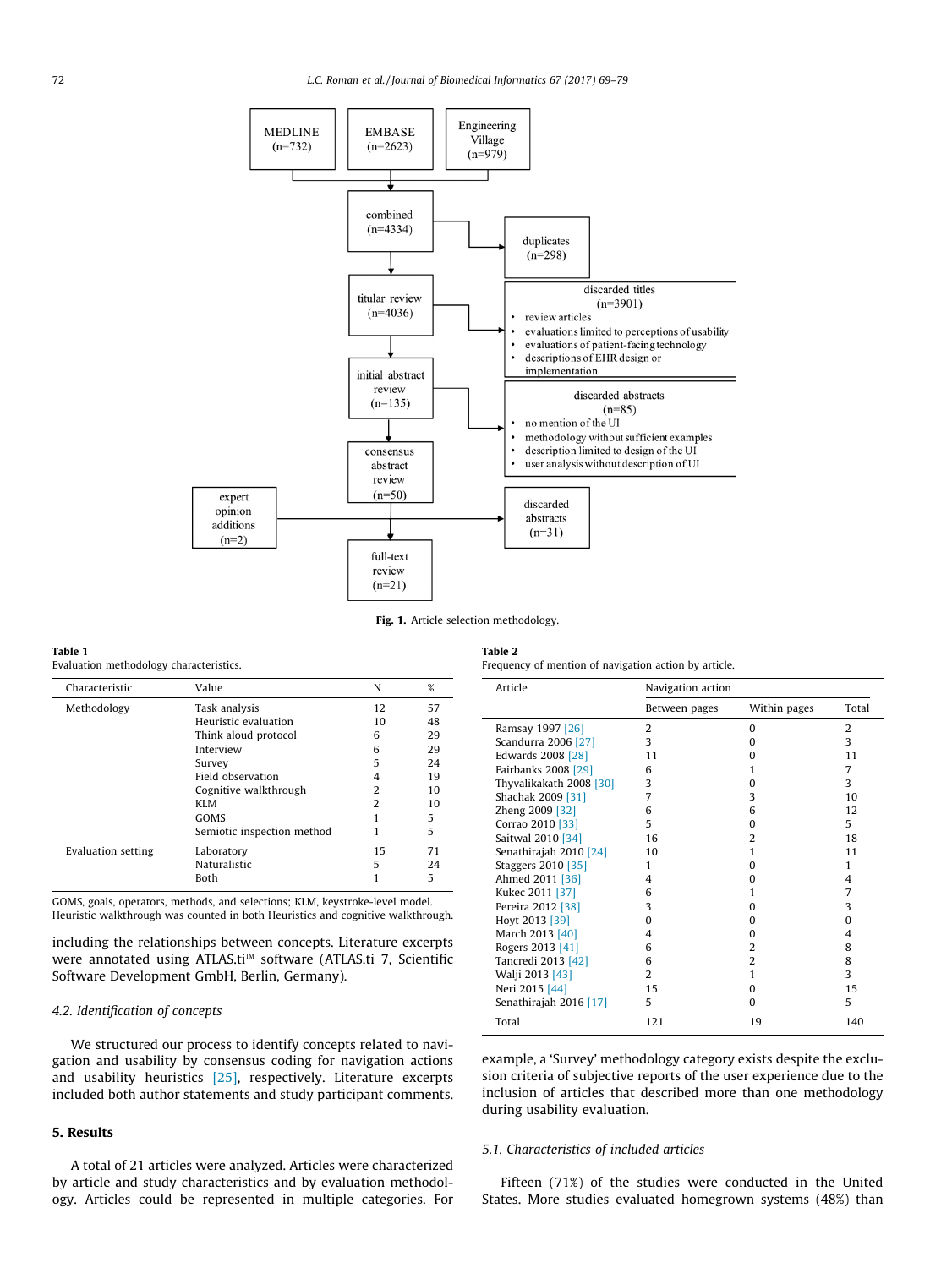# <span id="page-4-0"></span>Table 3

Literature excerpts demonstrating relationship between navigation action and usability heuristic violation.

| Excerpt                                                                                                                                                                                                                                                                                                                                                                                                                                                                                                                                                                                 | Navigation<br>action | Usability<br>heuristic                     | Safety concern [3]                                                                                                                                                                                                                                                                                                                      | Potential solution [45]                                                                                                                                                                                                                                                                                                                                                                                                                                                              |
|-----------------------------------------------------------------------------------------------------------------------------------------------------------------------------------------------------------------------------------------------------------------------------------------------------------------------------------------------------------------------------------------------------------------------------------------------------------------------------------------------------------------------------------------------------------------------------------------|----------------------|--------------------------------------------|-----------------------------------------------------------------------------------------------------------------------------------------------------------------------------------------------------------------------------------------------------------------------------------------------------------------------------------------|--------------------------------------------------------------------------------------------------------------------------------------------------------------------------------------------------------------------------------------------------------------------------------------------------------------------------------------------------------------------------------------------------------------------------------------------------------------------------------------|
| " for example you're not taking a social<br>history or family history at every single<br>visit but it'll show up in every single<br>notewhich takes up a lot of room and<br>makes the note way longer than it has to<br>be. The problem is that if you don't<br>include it, if you want to see it, you have<br>to go clicking through note, note, note<br>and it takes forever' [24]                                                                                                                                                                                                    | Between-<br>page     | Flexibility<br>and<br>efficiency of<br>use | Increased ordering time; New opportunities<br>for errors (e.g., fragmented displays<br>preventing a coherent view of patients'<br>condition or problems, inflexible ordering<br>formats generating wrong orders);<br>Disruptions in cognitive and/or clinical<br>workflow                                                               | Provide a configurable interface that allows<br>for juxtaposition of relevant information<br>together on screen; Design compatible<br>workflows, such as integration of context<br>sensitive hyperlinks to frequently pages<br>frequently accessed in succession                                                                                                                                                                                                                     |
| The majority of participants said they want<br>to have vital signs taken during triage<br>pre-populated into their progress note or<br>have a way to easily import the vital<br>signs from triage. The participants said<br>that it can be difficult to view the triage<br>note once they are in the middle of<br>writing their note $[44]$                                                                                                                                                                                                                                             | Between-<br>page     | Recognition<br>rather than<br>recall       | Increased note writing time; New<br>opportunities for errors (e.g., fragmented<br>displays preventing a coherent view of<br>patients' condition with supporting data,<br>inflexible documentation formats<br>generating wrong information); Disruptions<br>in cognitive and/or clinical workflow                                        | Pre-populate templates (i.e., triage note)<br>with data entered elsewhere (i.e., vital<br>signs); Provide graphical summaries of<br>important patient information to minimize<br>screen space and maximize<br>comprehensibility; Configurable interface<br>that allows for juxtaposition of relevant<br>information together on screen; Smart data<br>entry in which answering a particular<br>question would automatically add/remove<br>additional data entry fields in the screen |
| Several of these issues related to instances<br>in which the system required the users<br>to reenter information. For example,<br>when a set of new orders for a single<br>patient is entered (which often occurs),<br>the user had to enter much of the same<br>information on each new order.<br>However, on a case-by-case basis, the<br>system could be configured to inherit<br>information from previously completed<br>forms. Utilizing this functionalist more<br>would help alleviate the user's data<br>entry workload and reduce<br>opportunities for data entry errors [28] | Between-<br>page     | Error<br>prevention                        | Introduction of workarounds (e.g., copy-<br>and-paste); Increased ordering time; New<br>opportunities for errors (e.g., incorrectly<br>reentered information, copy-and-pasting<br>extraneous, possibly outdated<br>information); Disruptions in cognitive and/<br>or clinical workflow                                                  | Pre-populate templates (i.e., orders) with<br>data entered elsewhere (i.e., initial visit<br>note); Smart data entry in which answering<br>a particular question would automatically<br>add/remove additional data entry fields in<br>the screen                                                                                                                                                                                                                                     |
| 'A patient called to check something, so I<br>opened his chart. When I returned to the<br>visiting patient I forgot to close the new<br>chart and continued writing in it<br>instantly' [31]                                                                                                                                                                                                                                                                                                                                                                                            | Between-<br>page     | Error<br>prevention                        | Increased relative risk of wrong patient<br>errors                                                                                                                                                                                                                                                                                      | Prominent display of patient identifiers<br>where important; Limit the number of<br>patient records that can be open at once;<br>Allow multiple patient records to be open at<br>once but make subsequent records Read<br>Only or clearly demarcated[46]                                                                                                                                                                                                                             |
| 'I can't always find the instruction<br>templates I want and it takes time to<br>keep trying to find them. To write a<br>discharge instruction you have to guess<br>what the system calls it. For example if<br>someone has a bat bite, I'd first try 'bat<br>bite,' but no results, then I'd try 'rabies,'<br>again no results, and finally 'animal bite'<br>works. It is time consuming, so usually I<br>just free text my instructions' [29]                                                                                                                                         | Within-<br>page      | Flexibility<br>and<br>efficiency of<br>use | Introduction of workarounds (e.g., select<br>first relevant item); Increased relative risk<br>of diagnosis and medication errors;<br>Increased ordering time; New opportunities<br>for errors (e.g., fragmented display of list<br>preventing a view of already-selected<br>items; Disruptions in cognitive and/or<br>clinical workflow | Simplify lists; Use preattentive attributes<br>[45] to highlight relevant options; Provide<br>interactive tables to allow the user to sort<br>and filter according to search needs; Pro-<br>vide flexibility regarding slight mis-<br>spellings; Allow the user to begin to type<br>desired item name and suggest options as<br>the user types[ $45$ ]                                                                                                                               |
| "a lot of times it will skip right over that<br>safety piece [falls risk], so unless you<br>know you have to document on it, it'll<br>skip, it'll miss itI have to usually go<br>back and find it, like scroll back all the<br>way up' $[41]$                                                                                                                                                                                                                                                                                                                                           | Within-<br>page      | Error<br>prevention                        | Increased documentation time, Increased<br>relative risk of rework due to data entry<br>omission; Inflexible documentation<br>templates generate wrong information;<br>Disruptions in cognitive and/or clinical<br>workflow; Introduction of workarounds<br>(e.g., document in other area of chart)                                     | Streamline data entry, such as by smart<br>data entry in which answering a particular<br>question would automatically add/remove<br>additional data entry fields in the screen;<br>Use minimalism to highlight important<br>areas for documentation                                                                                                                                                                                                                                  |
| By showing irrelevant and non-applicable<br>menu options as clickable, the designers<br>trick users into dead ends. For instance a<br>menu option 'display available health<br>declarations' is shown as clickable even<br>when there aren't any health<br>declarations to display. When the user<br>selects the option, an error message is<br>displayed stating that there are no<br>declarations to display $[42]$                                                                                                                                                                   | Between-<br>page     | Visibility of<br>System<br><b>Status</b>   | Increased EHR interaction time; Inability to<br>access needed information may impede<br>clinical workflow                                                                                                                                                                                                                               | Use informative hyperlink text and titles;<br>Communicate to user whether data exists in<br>destination page                                                                                                                                                                                                                                                                                                                                                                         |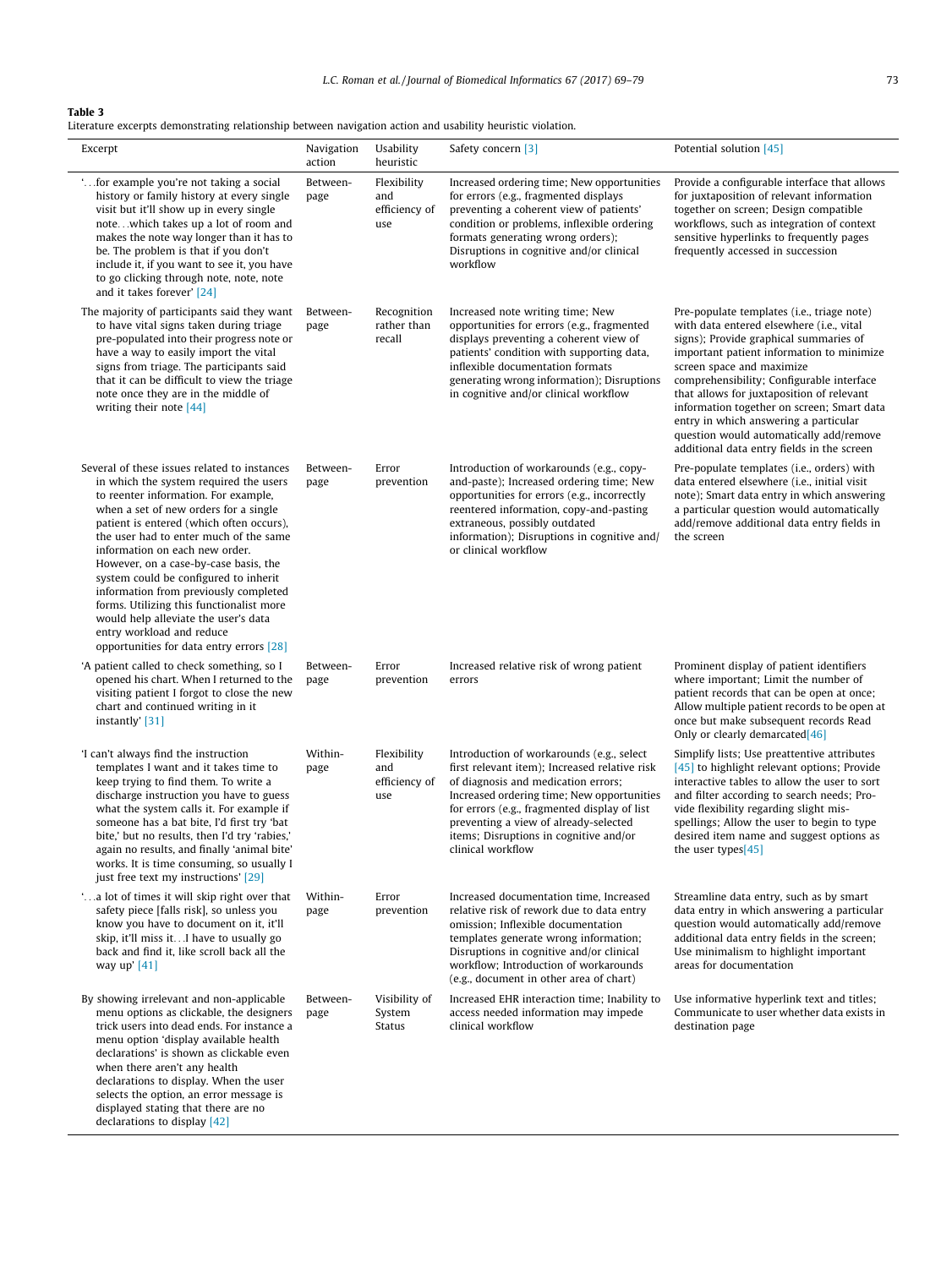commercial systems (33%), and four (19%) of the studies provided an inadequately detailed description of the system to determine whether it was a commercial product. Characteristics of the usability evaluations and their methodologies are summarized in [Table 1.](#page-3-0)

#### 5.2. Results of qualitative analysis

Navigation actions were mentioned in 20 of 21 articles reviewed [\(Table 2](#page-3-0)). The total number of mentions per article ranged from 1 to 19. Navigation between EHR pages was the most frequently mentioned type of navigation action (86%), followed by navigation within a single EHR page (14%). Navigation was mentioned in each usability evaluation methodology represented in the eligible article pool (e.g., task analysis, think aloud protocol) and evaluation settings (laboratory or naturalistic).

Navigation between pages was described as problematic when it required users to navigate between multiple pages to complete a task, such as the need to navigate 'across several windows', 'through two screens', or 'across a number of screen navigations' [\[36\]](#page-10-0). Other terms used describe the need to navigate through a 'long, multi-screen admissions documentation entry process' [\[28\]](#page-10-0), through a 'number of different data screens' [\[40\]](#page-10-0), 'away' from the current screen [\[30,38\],](#page-10-0) 'between screens' [\[17\],](#page-10-0) 'to the next tab' [\[43\]](#page-10-0), by 'opening and closing charts' [\[31\],](#page-10-0) 'from one screen to the other' [\[30\],](#page-10-0) using 'sequential feature combinations' and switching between 'two features back and forth' [\[32\]](#page-10-0), by 'additional navigation steps' [\[36\]](#page-10-0), from 'screen to screen' [\[28\]](#page-10-0), through 'dialogue flow' (50), by 'clicking through note, note, note' [\[24\],](#page-10-0) and through '17 pages of stuff' [\[41\]](#page-10-0). Navigation within pages was described as scrolling, 'scroll-down' [\[31\]](#page-10-0), and 'scrollback' [\[41\],](#page-10-0) and browsing within 'extremely large' lists [\[37\].](#page-10-0)

Relationships between navigation actions and usability heuristics were identified in each article. Identification of relationships enabled the authors to categorize the associations between a nav-igation action with its potential impact on usability [\(Table 3\)](#page-4-0). For example, scrolling (within-page navigation) could impact the degree to which the EHR affords Recognition rather than recall (usability). Unique mentions of these relationships were identified per article through consensus coding by two of the authors (LR, YS).

A total of 109 relationships between a navigation action and a usability heuristic violation were identified (Fig. 2). An excerpt describing a single navigation action could appear in multiple usability heuristic violation categories. For example, a participant in one article observed that 'after selecting a consult timer, you must scroll down to click 'Save' and I would like it to go back to the 'Main' screen instead of back to the consult timer screen' <a>[\[29\]](#page-10-0)</a>. This observation describes inefficient navigation between pages in a fashion that violates both 'User control and freedom' and 'Flexibility and efficiency'. Therefore, navigation actions were captured in a one-to-many relationship when appropriate.

Overall, the usability heuristic violations most frequently associated with any navigation were Flexibility and efficiency of use (31 unique instances), followed by Recognition rather than recall (16 unique instances) and Error prevention (16 unique instances).

The usability heuristic violations most frequently associated with between-page navigation were Flexibility and efficiency of use (26 unique instances), followed by Recognition rather than recall (13 unique instances) and Error prevention (11 unique instances). Investigators and participants identified consequences of excessive between-page navigation, such as data entry errors ([Table 3\)](#page-4-0), including entering data into the incorrect patient chart (43).

The usability heuristic violations most frequently associated with within-page navigation were Flexibility and efficiency of use (5 unique instances) and Error prevention (5 unique instances). Scrolling was problematic when it impaired the clinician-user's ability to locate information or data entry prompts ([Table 3\)](#page-4-0) and when it resulted in the clinician-user's selection of an incorrect item or patient from a list [\[31\]](#page-10-0).

Investigators and participants identified ways to improve between- and within-page navigation. One common suggestion from investigators and participants was to bring relevant information together on one page by 'pre-populating' [\[44\]](#page-10-0) or



Between-pages ✔ Within-pages

Fig. 2. Frequency of literature excerpts linking navigation actions to violations of usability heuristics.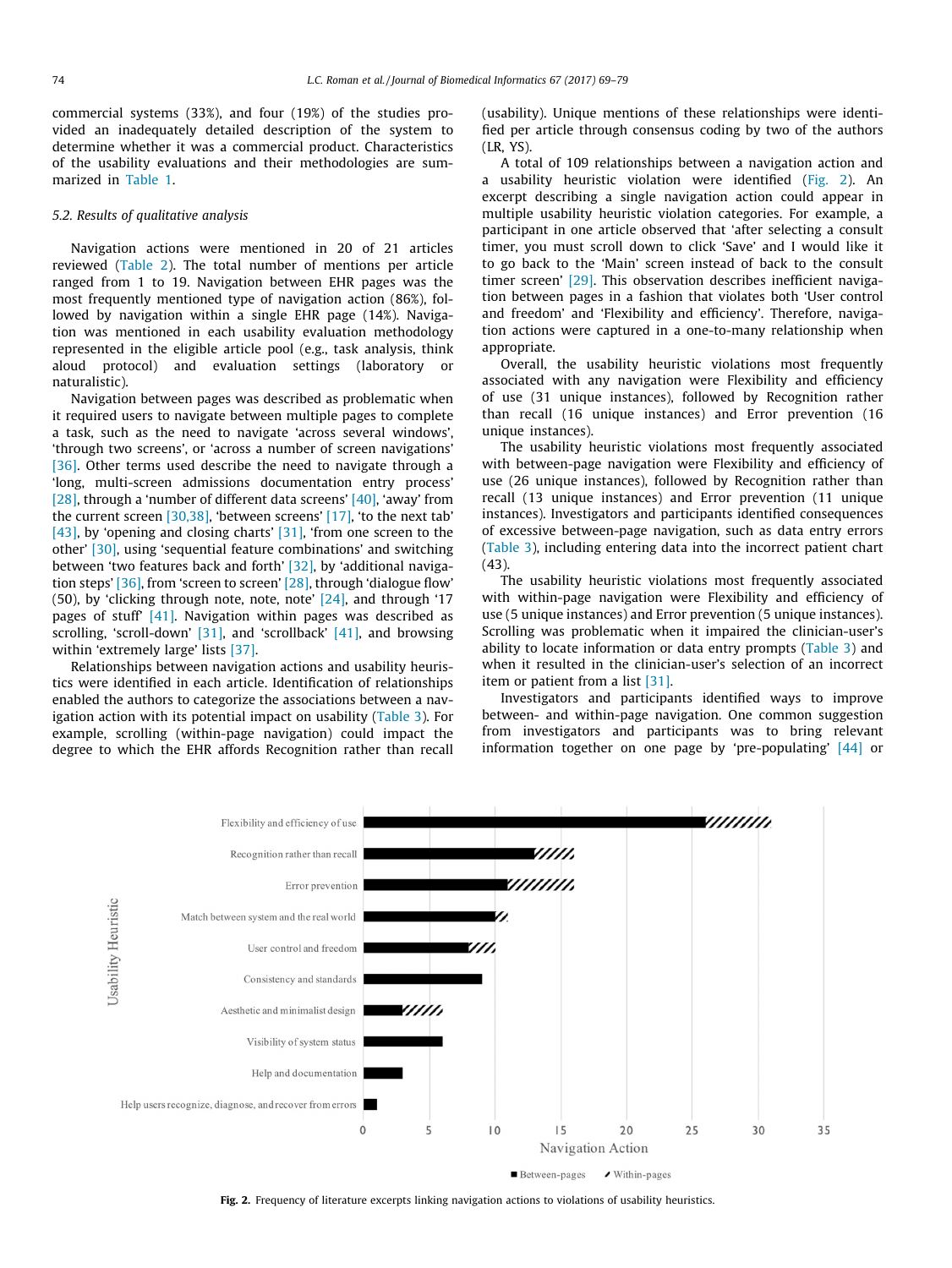designing pages to 'inherit' [\[28\]](#page-10-0) information from other pages to reduce errors related to data reentry. Participants expressed the desire to minimize within- and between-page navigation by use of 'hyperlink shortcuts or 'take me to' buttons' (44), dashboards, such as 'a single screen summarizing key clinical data' and 'a multi-panel view [...] allowing concomitant views' (57), and by integrating 'relevant information and data using less windows and screens (46) in order to have information available during other tasks (41). In other words, to 'do [things] side by side' (54). Likewise, participants expressed the desire to minimize the inefficiencies of between-page navigation by 'speed[ing] up the dialogue flow' (50).

#### 6. Discussion

We completed four aims in this study. First, we addressed the prevalence of navigation-related topics within the EHR usability and safety research literature. 95% of the articles in this study reported on navigation actions in their EHR usability evaluation. The set of manuscripts was small (21 articles met final eligibility criteria after removal of other usability articles because of lack of detail). In the context of this limitation, our finding suggests that usability researchers are already capturing navigation-related issues, albeit not as a primary aim of usability evaluation. Furthermore, navigation was mentioned regardless of usability evaluation methodology despite the diverse range of methodologies among eligible articles. These findings collectively suggest that navigation is a cross-cutting construct relevant to usability evaluations. By explicitly identifying and categorizing navigation actions in future usability evaluations, research can enable the comparison of EHRs in terms of end-user workflow to complete similar tasks. To identify the frequency of scrolling or screen-switching to document an allergy, for example, is to begin to compare EHR systems in a concrete and repeatable way. This is the type of reproducibility in EHR usability research called for by Ellsworth and colleagues' 2016 systematic review of EHR usability articles [\[8\].](#page-10-0) By considering navigation within a task-oriented framework, EHR usability researchers can more clearly identify the application of their findings to clinical tasks.

Second, we categorized types of navigation actions within the EHR and third, captured relationships between these navigation actions and usability principles. Based on narrative review of the general Web navigation literature, we identified a need for the construct of EHR navigation to include withinpage user actions in addition to between-page user actions. The scoping literature review demonstrated that navigation between and within pages in the EHR was prevalent in the literature and that both levels of navigation were linked to usability heuristic violations, some with implications for patient safety. Although between-page navigation was more prevalent, both between- and within-page navigation were linked to Error prevention.

Multiple articles identified usability challenges related to navigating between and within pages in the EHR [\(Table 3](#page-4-0)). Some recommendations to address these challenges were identified in the literature, and we have linked usability challenges, safety effects, and potential solutions, including mechanisms for smart data entry and grouping together relevant information on a single page. As demonstrated in published articles [\[47,48\],](#page-10-0) an additional design method to reduce navigation is the use of in-line, or noninterruptive, clinical decision support in lieu of additional dialogue boxes during a clinician-user's workflow. The in-line method presents users with information located on a screen normally invisible to them at the time. This type of non-interruptive alert can be safely incorporated into a clinician-user's workflow to help combat alert fatigue [\[47\]](#page-10-0) and decrease unnecessary laboratory ordering [\[48\]](#page-10-0). The common strategy to improve EHR navigation suggested by this literature review was to reduce the number of actions required by users to display needed information. This strategy was often proposed by users in the desire to juxtapose clinically relevant information together on-screen to facilitate cognition. Such juxtaposition of clinical information elements in the digital space of the EHR is a predictable form of intelligent use of space as described in the literature on work practices and cognitive science [\[49\]](#page-10-0). Juxtaposition of information via flexible systems would address the problems inherent in the keyhole effect and resulting display fragmentation, which are sources of potential error, as described by the Institute of Medicine [\[3\].](#page-10-0) Display fragmentation presents particular dangers in EHRs because of the high cognitive demands of clinical reasoning, often in stressed conditions. Thus there is great need for information systems that do not place unnecessary load on working memory, freeing the clinician-user's cognitive resources for higher reasoning. Therefore, improving EHR navigation may result in multiple benefits to users, such as cognitive support for complex clinical reasoning, in addition to greater efficiency and advantages for patient safety.

Our fourth aim in completing this literature review was to collect terms and concepts related to EHR navigation. The variety of terminology (e.g., navigation action verbs, user interface components) used to describe concepts related to navigation created some challenges to identifying and comparing articles. This result highlighted a barrier to clearer description of EHR-based navigation. The collection of specific instances of navigation problems may also serve as a starting point for explanation of the problems to interaction designers in our search for design solutions. To help make those design solutions comprehensive, EHR navigation research can consider navigation within a taskoriented framework so that the application of research findings to specific design problems in clinical workflow is more readily apparent.

Limitations of this study include the use of a single reviewer in the first phase of the article selection process, increasing the possibility of potential missed articles, and the small number  $(n = 21)$ of articles determined to be eligible for review. However, this small yield was somewhat expected based on the recent scoping review by Ellsworth and colleagues [\[8\]](#page-10-0) that demonstrated low reproducibility and a large amount of qualitative findings in EHR evaluation research. This fact, in addition to our strict inclusion criteria (for example, the requirement for evaluations to use analytic or user test methods), reduced the corpus of eligible literature for consideration. Notably, our decision to include only evaluations of entire EHRs meant excluding articles on computerized provider-order entry (CPOE) modules when the evaluation was limited to the single module, which meant excluding a robust portion of the EHR-related usability literature. This limitation was accepted as a compromise to ensure we would capture substantial between-screen navigation, such as that which frequently occurs with a clinician-user's need to access multiple modules for a single EHR-based clinical task. It is likely that inclusion of articles limited to CPOE modules would have increased the prevalence of mentions of within-page navigation actions because scrolling has been linked to electronic prescribing errors, whether scrolling through large EHR pages [\[50\]](#page-10-0) or individual drop-down lists [\[51\].](#page-10-0)

This scoping review is by definition limited to identifying the construct of EHR-based navigation among a broad combination of study methodologies. We were limited to identifying mentions of this construct in the published literature, with the aim of providing the foundation for future research to pose more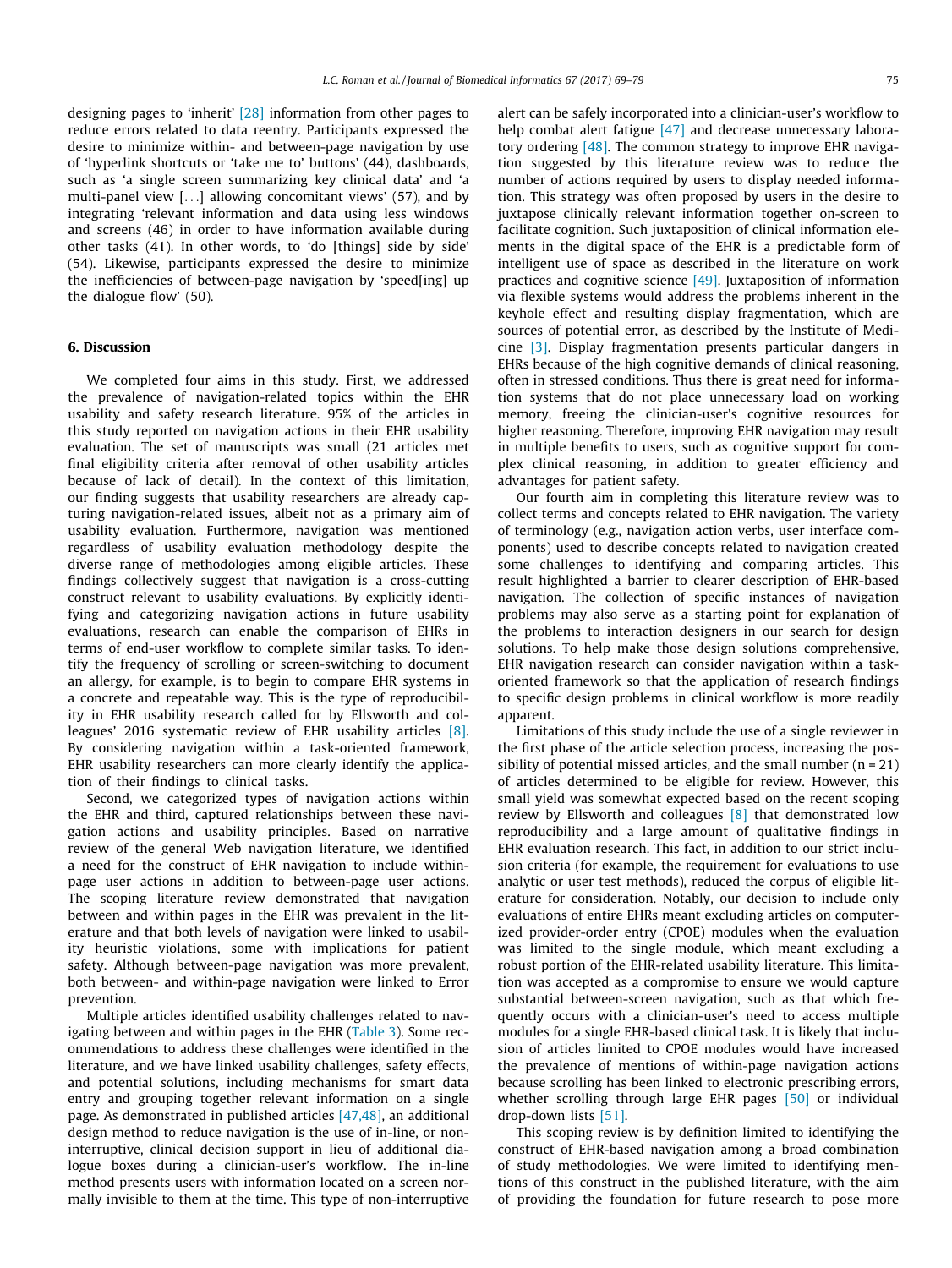<span id="page-7-0"></span>narrow research questions, such as identifying the impact of the frequency or consecutive repetition of navigation action types on usability.

Another limitation of this review was our decision to omit the Cumulative Index to Nursing and Allied Health Literature (CINAHL) database from the search strategy. Given that MED-LINE & EMBASE provide key coverage of important nursing and allied health journals it is unlikely that CINAHL would have provided additional, critical articles for the present topic, electronic health record usability, which is not unique to the nursing and allied health fields. However, we acknowledge this potential weakness of our search strategy. Lastly, the published articles describing the usability evaluations were the authors' only source of knowledge of the actual EHR user interfaces and navigation mechanisms. Further research is needed to expand this description of navigation to include more detail in the form of sub-categories.

#### 7. Conclusion

Improving our understanding of navigation and what constitutes ideal pathways in clinical tasks that require use of the EHR is one aspect of the larger goal to improve EHR usability engineering. We observed that navigation was frequently mentioned in EHR usability evaluations but was seldom the primary aim. This observation suggests that navigation is a potential target for normative recommendations for EHR usability design and evaluation. To this end, future research should address the lack of standard terminology for describing EHR navigation. Ultimately, the ability to describe navigability across systems may be of national interest in improving interaction design for safety. Because of the critical nature of EHR components such as CPOE to patient safety, future research should determine whether specific EHR components need their own normative recommendations for navigation.

## Conflict of interest

None declared.

#### Acknowledgments

Funding: This work was supported by the Agency for Healthcare Research and Quality [5R01HS23708-02 (PI: Senathirajah)].

#### Appendix A

See Tables A.1–A.3.

#### Table A.1

Electronic literature search terms for EMBASE<sup>a</sup>.

- 1 Medical records systems, computerized/
- 2 Limit 1 to yr = ''1996-current"
- 3 ((Interaction or interface) adj2 design).tw.
- 4 Usability.tw.
- 5 (Exp safety/OR Err\$. ti,ab.) AND (patient\$.ti,ab.) AND (Exp Health Care Organization/ OR Exp Health Care/ OR Medic\$.ti,ab. OR Exp Health Care System/ OR Hospital\$.ti,ab.)
- 6 3 or 4 or 5
- **7** 1 and 2 and 6 2623

<sup>a</sup> EMBASE (OVID) 1974 to 2016 Week 06.

#### Table A.2

| Electronic literature search terms for MEDLINE <sup>a</sup> . |  |
|---------------------------------------------------------------|--|
|---------------------------------------------------------------|--|

|   | Medical records systems, computerized/       |
|---|----------------------------------------------|
|   | Limit 1 to $yr = "1996-Current"$             |
| 3 | ((Interaction or interface) adj2 design).tw. |
|   | Usability.tw.                                |
|   | Medical errors/                              |
|   | 3 or 4 or 5                                  |
|   | 1 and 2 and $6$<br>732                       |

<sup>a</sup> MEDLINE (OVID) In-process & Other Non-Indexed Citations and Ovid MEDLINE (R) 1946 to Present.

### Table A.3

Electronic literature search terms for ENGINEERING VILLAGE.

|   | (Medical information systems) WN CV |     |
|---|-------------------------------------|-----|
| 2 | (User interfaces) WN CV             |     |
| 3 | (User centred design) WN CV         |     |
| 4 | (Human computer interaction) WN CV  |     |
| 5 | (Safety)                            |     |
| 6 | (Safety-critical software) WN CV    |     |
| 7 | (English) WN LA                     |     |
| 8 | 2 or 3 or 4 or 5 or 6               |     |
| q | 1 and 7 and 8                       | 979 |

# Appendix B

See Table B.1.

#### Table B.1

Articles excluded from abstract review.

| Reason for exclusion                       | N  | Detailed explanation                                                                                      |
|--------------------------------------------|----|-----------------------------------------------------------------------------------------------------------|
| Methodology paper                          | 11 | Description of methods with no robust case<br>evaluation                                                  |
| Lack of UI description<br>or analysis      | 5  | Evaluations with no written or visual depiction<br>of the UI or elements of the UI                        |
| Single EHR module                          | 5  | Articles that described usability evaluations of a<br>single feature of EHR (e.g. Allergy module)         |
| Abstract only                              | 4  | Articles with no full-text version available                                                              |
| Subject was user<br>performance, not<br>UІ | 2  | Articles that compared the performance of two<br>groups of EHR users                                      |
| Not EHR                                    | 1  | Evaluations of other clinical information<br>systems                                                      |
| Single UI feature                          | 1  | Evaluations of a single feature of the UI (e.g.<br>search function)                                       |
| Limited to user<br>perceptions             | 1  | Evaluations of user perceptions without written<br>or visual depiction of the UI or elements of the<br>UI |
| Mobile version of<br><b>EHR</b>            | 1  | Articles that described usability evaluations of<br>mobile device versions of EHRs                        |
| Total                                      | 31 |                                                                                                           |

UI: user interface; EHR: electronic health record.

#### Appendix C

#### See [Table C.1](#page-8-0).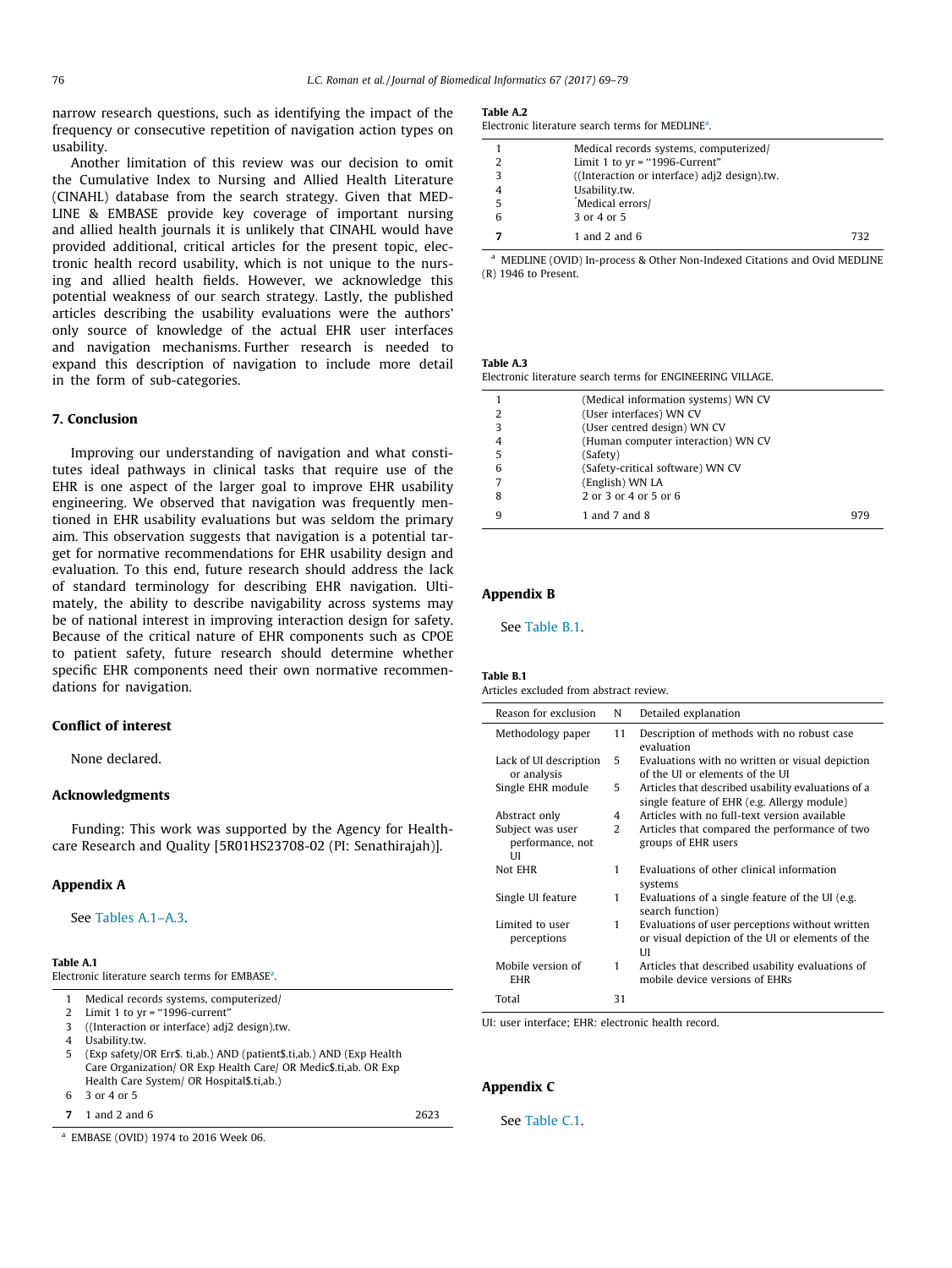#### <span id="page-8-0"></span>Table C.1

Classification scheme used to organize full-text review of eligible articles.

| Author                                                                                                 |      | Year Title                                                                                                                                                             | Country                 | Study<br>Design               | Setting                                         | (N)            | Participants Background EHR type<br>of<br>Participants |              | Survey Think | aloud<br>protocol | Interview Heuristic |              | Cognitive<br>Evaluation Walkthrough analysis | Task         |              | KLM GOMS Field           | observation Inspection (N) | Semiotic<br>Method | Methods        |
|--------------------------------------------------------------------------------------------------------|------|------------------------------------------------------------------------------------------------------------------------------------------------------------------------|-------------------------|-------------------------------|-------------------------------------------------|----------------|--------------------------------------------------------|--------------|--------------|-------------------|---------------------|--------------|----------------------------------------------|--------------|--------------|--------------------------|----------------------------|--------------------|----------------|
| Ahmed A, Chandra S,<br>Herasevich V, Gajic O<br>and Pickering BW                                       |      | 2011 The effect of two<br>different electronic<br>health record user<br>interfaces on intensive<br>care provider task load,<br>errors of cognition, and<br>performance | United<br><b>States</b> | Both                          | Laboratory                                      | 20             | Clinical                                               | Homegrown 1  |              |                   |                     | $\mathbf{1}$ |                                              | $\mathbf{1}$ |              |                          |                            |                    | 3              |
| Corrao NJ, Robinson AG,<br>Swiernik MA and<br>Naeim A                                                  |      | 2010 Importance of testing<br>for usability when<br>selecting and<br>implementing an<br>electronic health or<br>medical record system                                  | United<br>States        | Both                          | Laboratory                                      | $\overline{4}$ | Clinical                                               | Commercial 1 |              | $\overline{1}$    |                     | $\mathbf{1}$ |                                              |              |              |                          |                            |                    | $\overline{3}$ |
| Edwards PJ, Moloney KP,<br>Jacko JA and Sainfort F                                                     | 2008 | Evaluating usability of a United<br>commercial electronic<br>health record: A case<br>study                                                                            | <b>States</b>           | Inspection<br>methods<br>only | Laboratory                                      | $6 - 8$        | Clinical                                               | Commercial   |              |                   |                     | $\mathbf{1}$ | $\mathbf{1}$                                 |              |              |                          |                            |                    | $\overline{2}$ |
| Fairbanks RJ, Guarrera TK, 2008<br>Karn KS, Caplan SH,<br>Shah MN and Wears RL                         |      | Interface design<br>characteristics of a<br>popular emergency<br>department information<br>system                                                                      | United<br><b>States</b> | Inspection<br>methods<br>only | Naturalistic 3<br>(ED)                          |                | Clinical                                               | Unknown      |              |                   | $\overline{1}$      | $\mathbf{1}$ |                                              |              |              |                          | $\overline{1}$             |                    | 3              |
| Hoyt R, Adler K, Ziesemer 2013<br>B and Palombo G                                                      |      | Evaluating the usability United<br>of a free electronic<br>health record for<br>training                                                                               | States                  | Test<br>methods<br>only       | Laboratory                                      | Unknown        | Non-<br>clinical                                       | Commercial 1 |              |                   |                     |              |                                              | $\mathbf{1}$ |              |                          |                            |                    | $\overline{2}$ |
| Kukec M, Ljubic S and<br>Glavinic V                                                                    | 2011 | Need for usability and<br>wish for mobility: Case<br>study of client end<br>applications for primary<br>healthcare providers in<br>Croatia                             | Croatia                 | Inspection<br>methods<br>only | Laboratory                                      | 8              | Non-<br>clinical                                       | Homegrown    |              |                   |                     | $\mathbf{1}$ |                                              |              |              |                          |                            |                    | $\mathbf{1}$   |
| March CA, Steiger D, Scholl 2013<br>G, Mohan V, Hersh WR<br>and Gold JA                                |      | Use of simulation to<br>assess electronic health<br>record safety in the<br>intensive care unit: A<br>pilot study                                                      | United<br>States        | Test<br>methods<br>only       | Naturalistic 38<br>(Medical<br>ICU)             |                | Clinical                                               | Commercial   |              |                   |                     |              |                                              | $\mathbf{1}$ |              |                          |                            |                    | $\mathbf{1}$   |
| Neri PM, Redden L, Poole S, 2015<br>Pozner CN, Horsky J,<br>Raja AS, Poon E, Schiff<br>G and Landman A |      | Emergency medicine<br>resident physicians'<br>perceptions of electronic<br>documentation and<br>workflow: A mixed<br>methods study                                     | United<br><b>States</b> | Test<br>methods<br>only       | Laboratory<br>(medical<br>simulation<br>center) | 8              | Clinical                                               | Homegrown    |              |                   | $\mathbf{1}$        |              |                                              | $\mathbf{1}$ |              |                          |                            |                    | $\overline{2}$ |
| Pereira R, Duarte J, Salazar 2012<br>M, Santos M, Neves J,<br>Abelha A and Machado                     |      | Usability evaluation of<br>electronic health record                                                                                                                    | Portugal                | Inspection<br>methods<br>only | Laboratory                                      | 6              | Non-<br>clinical                                       | Unknown      |              |                   |                     | $\mathbf{1}$ | $\mathbf{1}$                                 |              |              |                          |                            |                    | $\overline{2}$ |
| Ramsay J, Popp HJ, Thull B, 1997<br>Rau G                                                              |      | The evaluation of an<br>information system for<br>intensive care                                                                                                       | Germany Test            | methods<br>only               | Laboratory                                      | 30             | Clinical                                               | Homegrown    |              | -1                | $\overline{1}$      |              |                                              | 1            | 1            |                          |                            |                    | 4              |
| Rogers ML, Sockolow PS,<br>Bowles KH, Hand KE<br>and George J                                          | 2013 | Use of a human factors<br>approach to uncover<br>informatics needs of<br>nurses in<br>documentation of care                                                            | United<br><b>States</b> | Test<br>methods<br>only       | Laboratory                                      | 12             | Clinical                                               | Unknown      |              | $\mathbf{1}$      |                     | $\mathbf{1}$ |                                              |              |              |                          |                            |                    | $\overline{2}$ |
| Saitwal H, Feng X, Walji M, 2010<br>Patel V and Zhang J                                                |      | Assessing performance<br>of an electronic health<br>record (ehr) using<br>cognitive task analysis                                                                      | United<br><b>States</b> | Inspection<br>methods<br>only | Laboratory                                      | $\overline{2}$ | Non-<br>clinical                                       | Homegrown    |              |                   |                     |              |                                              | $\mathbf{1}$ | $\mathbf{1}$ | $\overline{\phantom{a}}$ |                            |                    | 3              |

(continued on next page)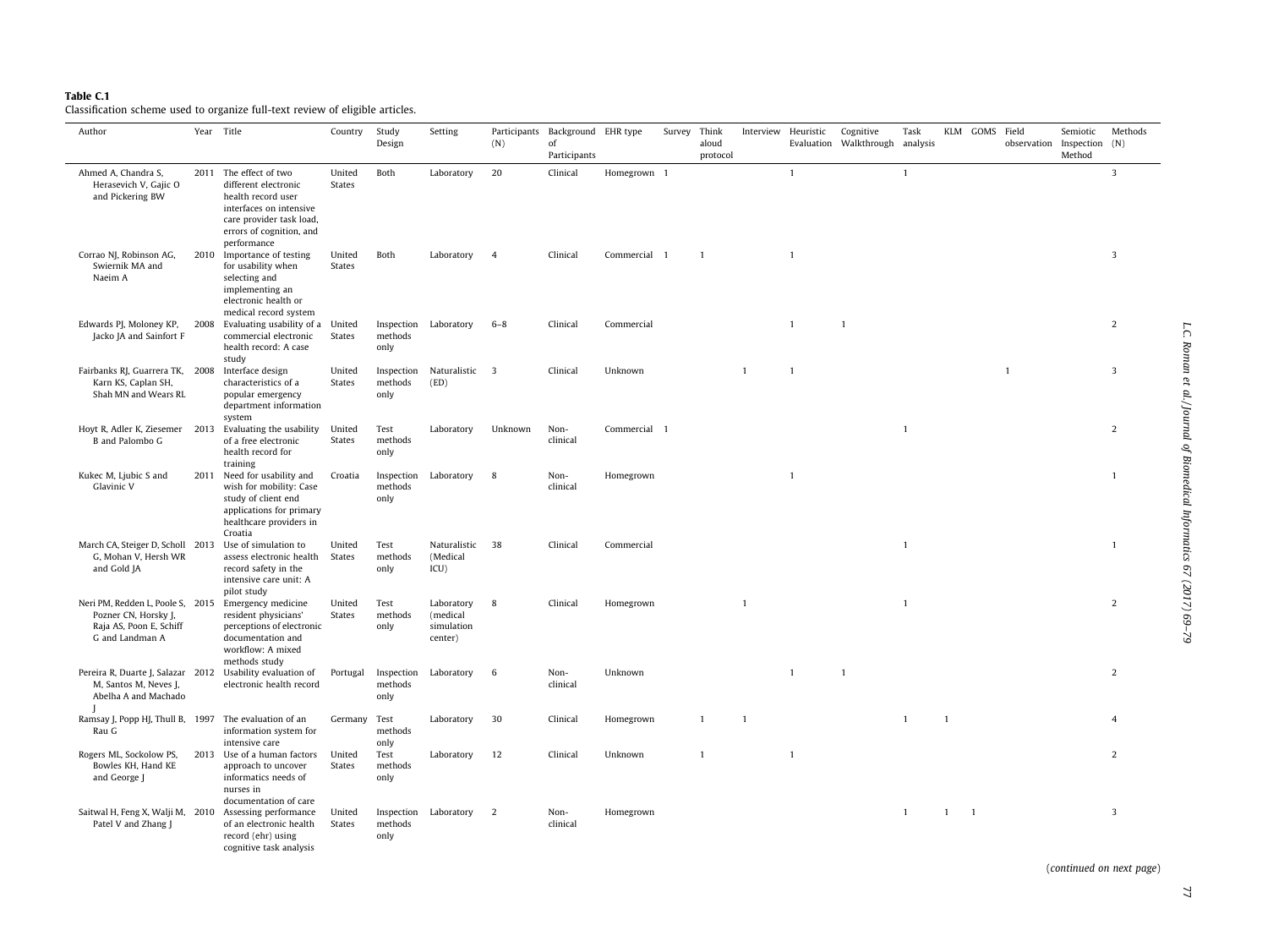| Table C.1 (continued)                                                                                                                                                        |      |                                                                                                                                                                         |                         |                               |                                      |                 |                                                            |            |                                      |           |                |                                              |                |                    |                                                          |                                              |
|------------------------------------------------------------------------------------------------------------------------------------------------------------------------------|------|-------------------------------------------------------------------------------------------------------------------------------------------------------------------------|-------------------------|-------------------------------|--------------------------------------|-----------------|------------------------------------------------------------|------------|--------------------------------------|-----------|----------------|----------------------------------------------|----------------|--------------------|----------------------------------------------------------|----------------------------------------------|
| Author                                                                                                                                                                       | Year | Title                                                                                                                                                                   | Country                 | Study<br>Design               | Setting                              |                 | Participants Background EHR type<br>(N) of<br>Participants |            | protocol<br>Think<br>aloud<br>Survey | Interview | Heuristic      | Evaluation Walkthrough analysis<br>Cognitive | Task           | <b>GOMS</b><br>KLM | Inspection<br>Semiotic<br>Method<br>observation<br>Field | Methods<br>$\widehat{\boldsymbol{\epsilon}}$ |
| Mostrom D and Koch S<br>Scandurra I, Hagglund M,                                                                                                                             | 2006 | usability problems in<br>Heuristic evaluation<br>analysis: A fast and<br>efficient method to<br>health information<br>identify potential<br>extended by user<br>systems | Sweden                  | Inspection<br>methods<br>only | tory<br>Labora                       | $\circ$         | Clinical                                                   | Homegrown  |                                      |           | $\blacksquare$ |                                              |                |                    |                                                          |                                              |
| Senathirajah Y, Kaufman<br>D, Bakken S                                                                                                                                       | 2010 | Cognitive Analysis of a<br>Web 2.0 EHR Interface.<br>Highly Configurable                                                                                                | United<br>States        | methods<br>Test               | tory<br>Labora                       | $\frac{1}{2}$   | Clinical                                                   | Homegrown  |                                      |           |                |                                              |                |                    |                                                          | $\sim$                                       |
| Senathirajah Y, Kaufman<br>D, Bakken S                                                                                                                                       | 2016 | Electronic Health Record<br>Clinician Data Viewing<br>Improves E ciency of<br>Appraisal: A Mixed-<br>User-composable<br>for Patient Case<br>Methods Study               | United<br>States        | only<br>Both                  | tory<br>Labora                       | $\Xi$           | Clinical                                                   | Homegrown  |                                      |           |                |                                              | $\overline{ }$ |                    |                                                          | $\sim$                                       |
| Shachak A, Hadas-Dayagi<br>M, Ziv A and Reis S                                                                                                                               | 2009 | Primary care physicians'<br>A cognitive task analysis<br>medical record system:<br>use of an electronic                                                                 | Israel                  | methods<br>only<br>Test       | Naturalistic<br>(PCP's<br>offices)   | 25              | Clinical                                                   | Commercial |                                      |           |                |                                              |                |                    |                                                          | $\sim$                                       |
| Staggers N, Jennings BM<br>and Lasome CE                                                                                                                                     | 2010 | of AHLTA in ambulatory<br>A usability assessment<br>clinics at a military<br>medical center                                                                             | United<br><b>States</b> | methods<br>$\sin y$<br>Test   | (ambulatory)<br>Naturalistic         | $\overline{17}$ | Clinical                                                   | Homegrown  |                                      |           |                |                                              |                |                    |                                                          | 5                                            |
| Torgersson O<br>Tancredi W and                                                                                                                                               | 2013 | method in the domain of<br>computerized patient<br>semiotic inspection<br>An example of an<br>application of the<br>record system                                       | Sweden                  | Inspection<br>methods<br>only | tory<br>Labora                       | Unknown         | Unknown                                                    | Unknown    |                                      |           |                |                                              |                |                    |                                                          |                                              |
| Thyvalikakath TP, Monaco<br>V, Thambuganipalle<br>HB, Schleyer T                                                                                                             | 2008 | A usability evaluation of<br>computer-based patient<br>four commercial dental<br>record systems                                                                         | United<br>States        | Both                          | tory<br>Labora                       | 20              | Clinical                                                   | Commercial |                                      |           |                |                                              |                |                    |                                                          | 2                                            |
| Schoonheim-Klein ME<br>White JM, Vaderhobli<br>R, Ramoni R, Stark PC,<br>Walji MF, Kalenderian E,<br>Nguyen V, Tokede O,<br>Tran D, Kookal KK,<br>and Patel VL<br>Kimmes NS, | 2013 | interfaces in dentistry<br>usability problems in<br>structured data entry<br>characterization of<br>Detection and                                                       | United<br>States        | Both                          | Both                                 | $68\,$          | Clinical                                                   | Commercial |                                      |           |                |                                              |                |                    |                                                          | 4                                            |
| Zheng K, Padman R,<br>Johnson MP and<br>Diamond HS                                                                                                                           | 2009 | interactions with an<br>An interface-driven<br>electronic health<br>analysis of user<br>records system                                                                  | United<br>States        | methods<br>only<br>Test       | Naturalistic<br>(resident<br>clinic) | 30              | Clinical                                                   | Homegrown  |                                      |           |                |                                              |                |                    |                                                          |                                              |
|                                                                                                                                                                              |      |                                                                                                                                                                         |                         |                               |                                      |                 |                                                            |            |                                      |           |                |                                              |                |                    |                                                          |                                              |

# 78 L.C. Roman et al. / Journal of Biomedical Informatics 67 (2017) 69–79